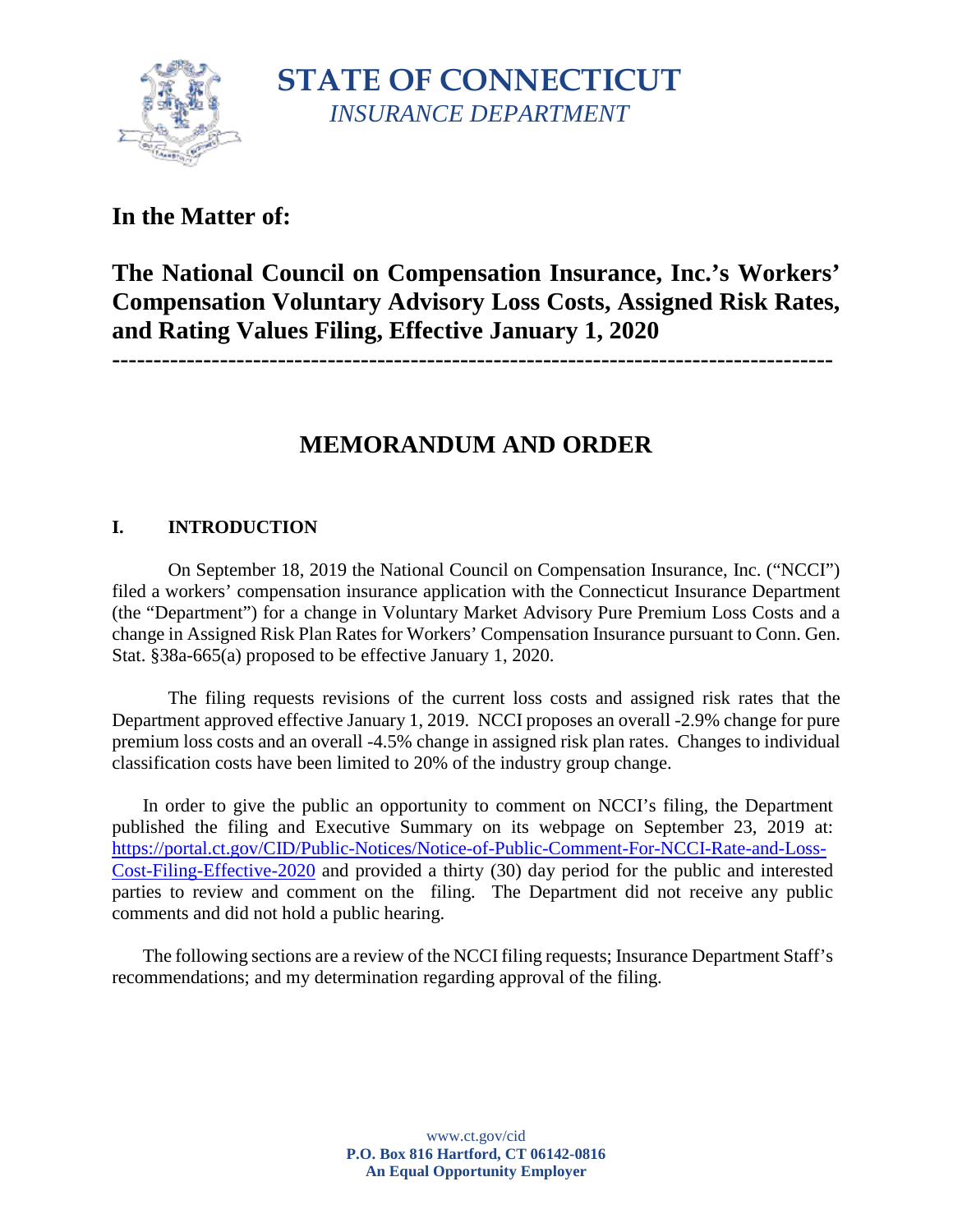## **II. NCCI FILING REQUESTS**

1. NCCI's proposed changes in Voluntary Market Advisory Loss Costs reflects the following pure premium level changes:

|                                           | <b>Voluntary Market</b><br><b>Pure Premium Advisory</b> |  |
|-------------------------------------------|---------------------------------------------------------|--|
| <b>Industry Group</b>                     | <b>Loss Cost Average</b>                                |  |
|                                           | Change $(\%)$                                           |  |
| Manufacturing                             | $-1.5\%$                                                |  |
| Contracting                               | $-5.9\%$                                                |  |
| Office & Clerical                         | $-2.5%$                                                 |  |
| Goods & Services                          | $-1.9\%$                                                |  |
| Miscellaneous                             | $-2.9\%$                                                |  |
| <b>Overall Change</b><br><b>Requested</b> | $-2.9\%$                                                |  |

2. The proposed change in Assigned Risk Plan Rates reflects the following rate level changes:

|                       | <b>Assigned Risk Plan</b><br>Rate Average Change (%) |  |
|-----------------------|------------------------------------------------------|--|
| <b>Industry Group</b> |                                                      |  |
|                       |                                                      |  |
| Manufacturing         | $-3.2\%$                                             |  |
| Contracting           | $-7.5\%$                                             |  |
| Office & Clerical     | $-4.1\%$                                             |  |
| Goods & Services      | $-3.5\%$                                             |  |
| Miscellaneous         | $-4.5\%$                                             |  |
|                       |                                                      |  |
| <b>Overall Change</b> | $-4.5\%$                                             |  |
| <b>Requested</b>      |                                                      |  |

3. The components of the Advisory Loss Costs and Assigned Risk Plan Rate changes are comprised of the following elements:

|                                   | Voluntary Market<br><b>Pure Premium</b> | <b>Assigned Risk</b><br>Plan Premium |
|-----------------------------------|-----------------------------------------|--------------------------------------|
| Component                         | Change $(\%)$                           | Level Change (%)                     |
|                                   |                                         |                                      |
| <b>Experience and Development</b> | $-5.3\%$                                | $-5.3\%$                             |
| Trend                             | $+1.0\%$                                | $+1.0\%$                             |
| <b>Benefits</b>                   | $+0.4%$                                 | $+0.4%$                              |
| Loss-based Expenses/Expenses      | $+1.1\%$                                | $-0.6\%$                             |
| <b>Overall Change Requested</b>   | $-2.9%$                                 | $-4.5%$                              |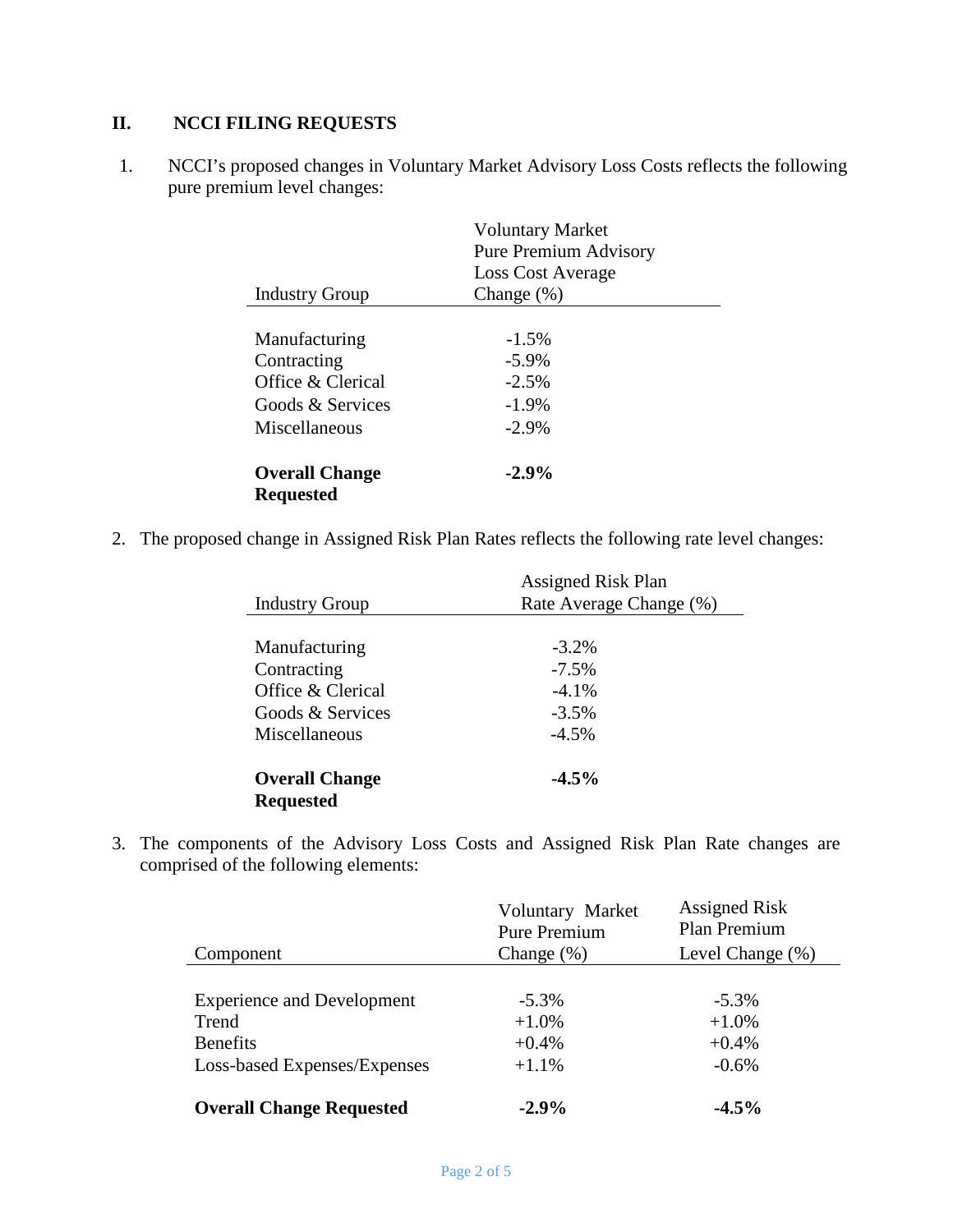- 4. The assessments due from employers for funding the cost of the Workers' Compensation Commission are 3.20% of losses. Insurance carriers pass through these assessments to employers. For the Voluntary Market and the Assigned Risk Plan, the assessment rate converted to a percentage of premium is 2.3% of standard premium. The assessment rate for "F" classifications, which provides coverage under the United States Longshore and Harbor Workers' Compensation Act and its extensions, is increasing to 6.8% of total losses, with a proposed assessment on assigned risk standard premium and voluntary market standard premium of 4.1%.
- 5. The filing proposes a \$100 increase to the maximum payroll for Executive Officers or Members of Limited Liability Companies.
- 6. The filing proposes a \$50 increase to the maximum payroll for Athletic Teams.
- 7. NCCI estimates that the changes to the Hospital and Ambulatory Surgical Center (ASC) Fee Schedule, effective April 1, 2019, will result in an impact of +0.4% on overall workers compensation system costs in Connecticut.
- 8. NCCI estimates that the changes to the Practitioner Fee Schedule, effective July 15, 2019, will result in a negligible increase (smaller than  $+/0.1\%$ ) on overall workers compensation system costs in Connecticut.
- 9. The filing proposes to increase the Permissible Loss Ratio for the Assigned Risk Rate filing from 70.9% to 71.3%.
- 10. The filing proposes no change to the currently approved expense constants.
- 11. The filing proposes no change to the Uncollectible Premium Provision.
- 12. The filing proposes no change to the minimum premium multiplier.
- 13. The filing proposes no change to the currently approved Terrorism voluntary loss cost. The filing proposes no change to the currently approved assigned risk Terrorism rate.
- 14. The filing proposes to increase the annual payroll for Partners and Sole Proprietors from \$67,500 to \$69,100.
- 15. The filing proposes to increase the current voluntary loss adjustment expense (LAE) provision from 17.6% to 18.9%.
- 16. The filing proposes a 0.6% decrease to the current assigned risk expense provision.
- 17. The filing proposes to increase the United States Longshore and Harbor Workers' Compensation Coverage Percentage from to 25% to 50%.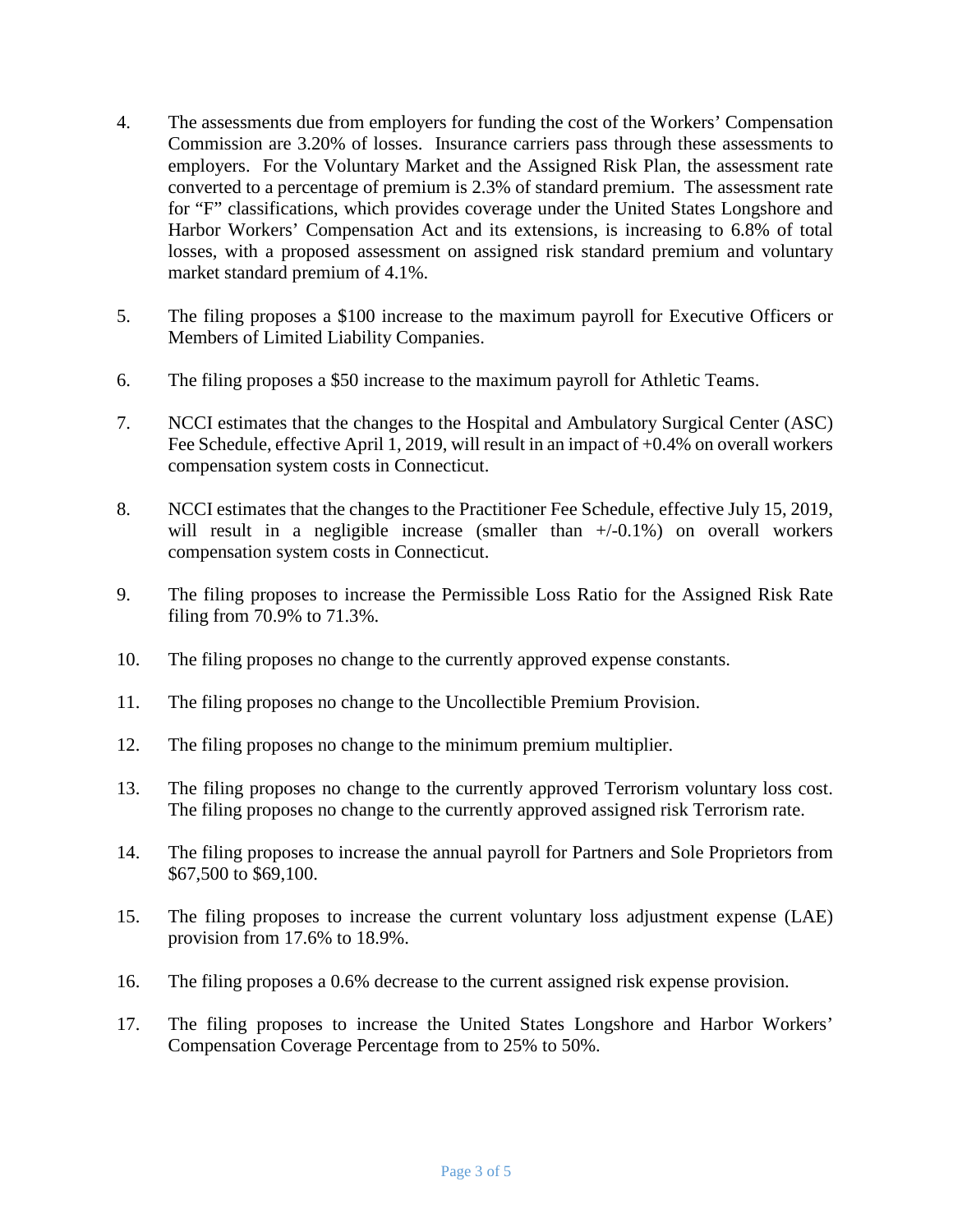### **III. DISCUSSION AND RECOMMENDATIONS**

### A. Overall Advisory Loss Costs and Assigned Risk Plan Rates

Conn. Gen. Stat. §38a-665 establishes the standards, methods and criteria for the making and use of workers' compensation insurance rates in Connecticut. Conn. Gen. Stat. §38a-665 provides that no rates shall be excessive or inadequate, nor shall they be unfairly discriminatory. Conn. Gen. Stat. §38a-665(b) provides that consideration shall be given, to the extent possible, to: past and prospective loss experience; reasonable margin for profit and contingencies; past and prospective expenses both countrywide and those specially applicable to this state; investment income earned or realized both from unearned premium and loss reserve funds; and other relevant factors, including judgment factors.

The Department's staff determined that overall cost levels are decreasing for the assigned risk rates and for the voluntary market advisory loss costs. The cost levels for this filing are based on Connecticut loss experience for policy years 2016 and 2017. NCCI adjusts past losses to current conditions using adjustment methods, which make the magnitude of the change very sensitive to their assumptions. Critical assumptions include those for trend, loss development and experience period. Department staff reviewed the assumptions included in these filings for reasonableness including the changes below and concluded the proposed voluntary loss cost and assigned risk rate changes in this filing are appropriate.

#### B. Assigned Risk Differential

The filing proposes no change to the Assigned Risk Differential.

#### C. Changes in NCCI Actuarial Methodology

NCCI made changes to the actuarial methodology which resulted in an immaterial overall impact to the rate filing. Regarding loss adjustment expenses, CT specific paid defense and cost containment expense data derived from an NCCI Call for Policy Year data will be used replacing countrywide data allocated to CT. Regarding the US Longshore & Harbor Workers' benefit percentage factor, after a full study was conducted this year, NCCI has set factors for each state with the expectation that these factors will not be changed unless there is a significant change to the state's benefit system. Regarding the indemnity trend, NCCI has conducted research concluding that an explicit adjustment for change in State Average Weekly Wage (SAWW) for maximum/minimum weekly benefits can be replaced by a simpler approach as the changes in wages will sufficiently capture the changes for workers at maximum/minimum weekly benefit levels just as it captures changes for all other workers. NCCI will be making this change in indemnity trend countrywide.